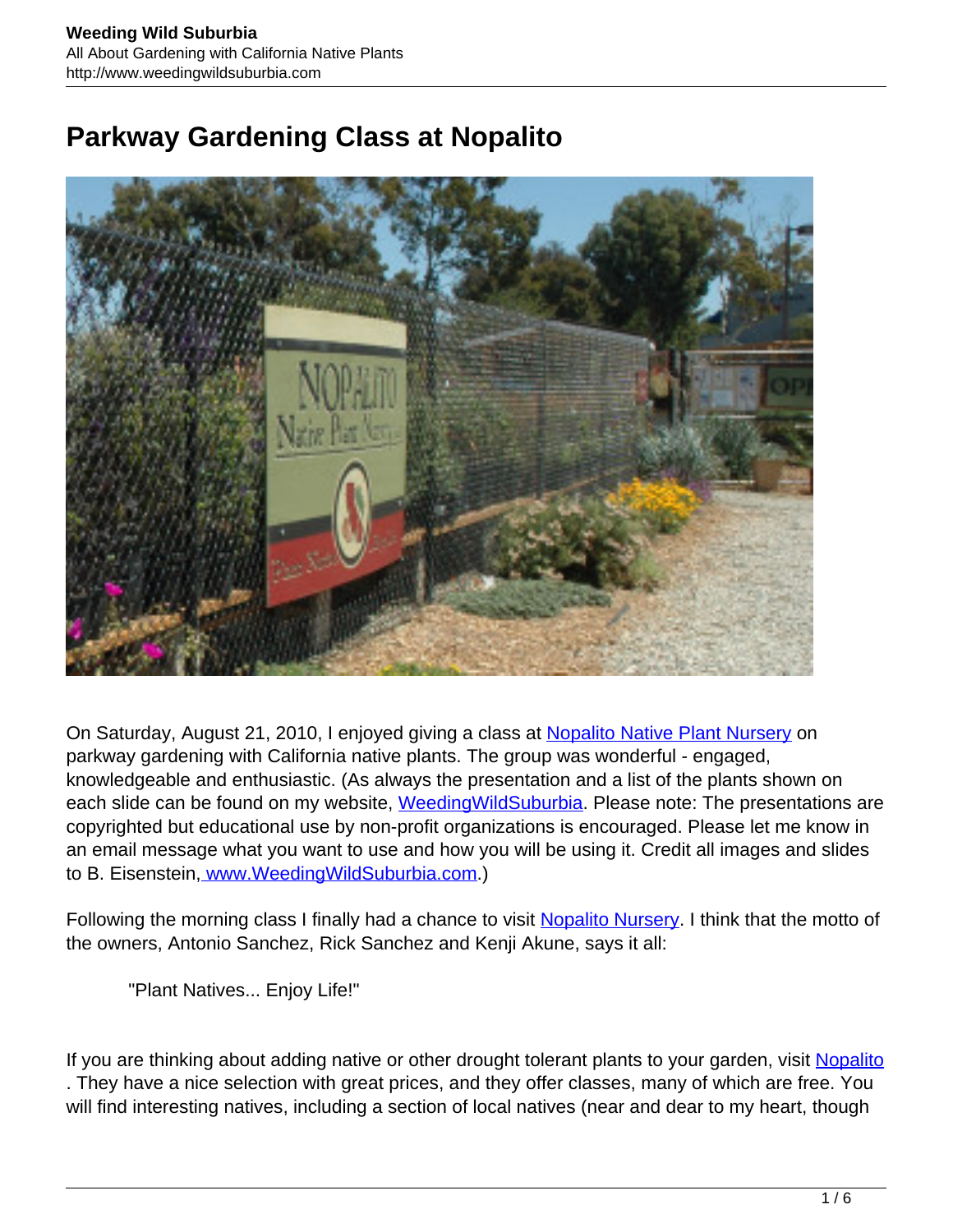they haven't caught on as much as they should - go figure!), native grasses (also not as popular as their amazing beauty deserves), and lots of other appropriate drought-tolerant plants including easyto-grow succulents.

Species local to the Ventura area, including some Channel Island plants.



Aren't these native grasses and grassy plants outstanding? And you can plant them nearly year around, even in hot valley and inland areas.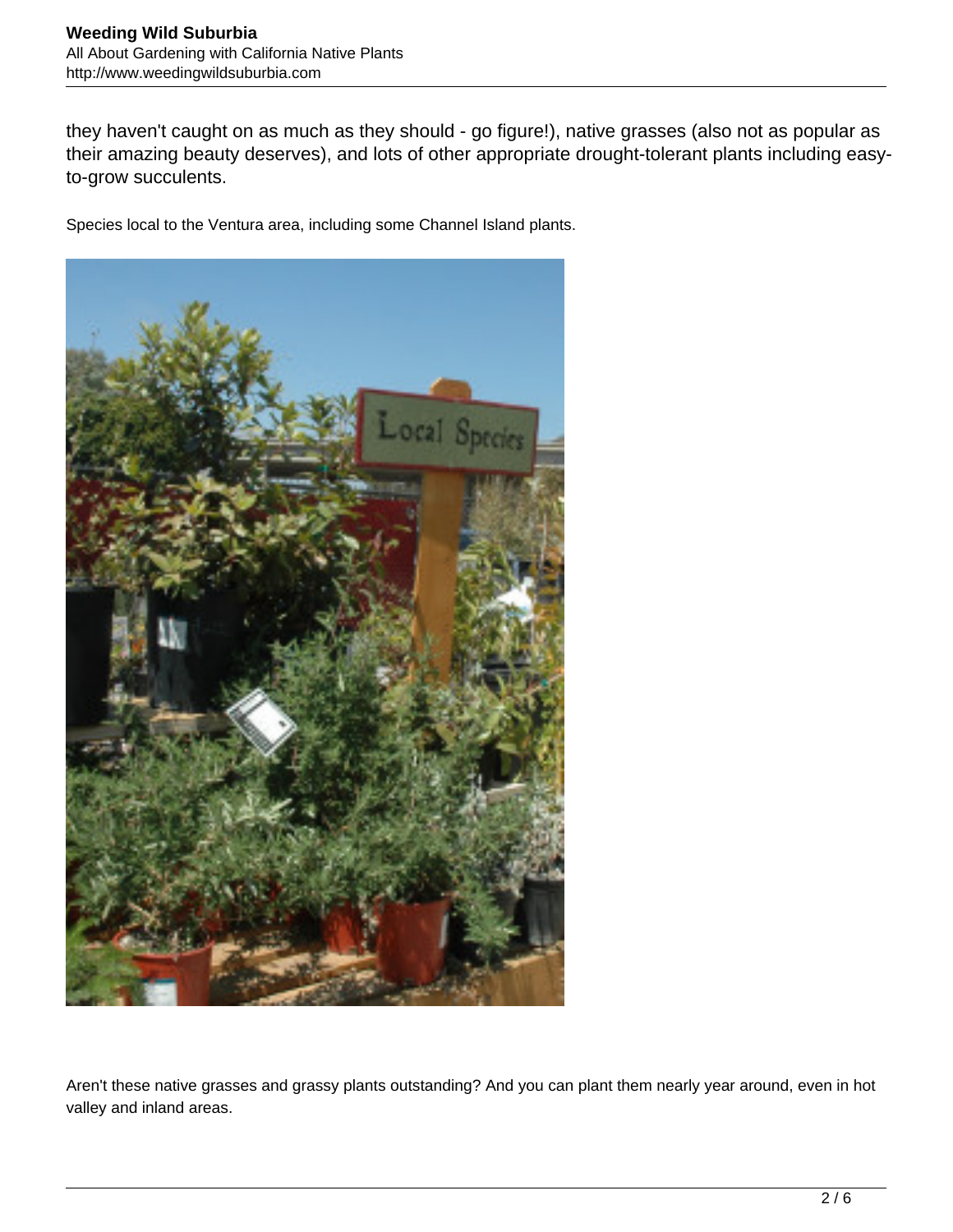

Owner, Rick Sanchez, helps customer select the perfect plant for her garden.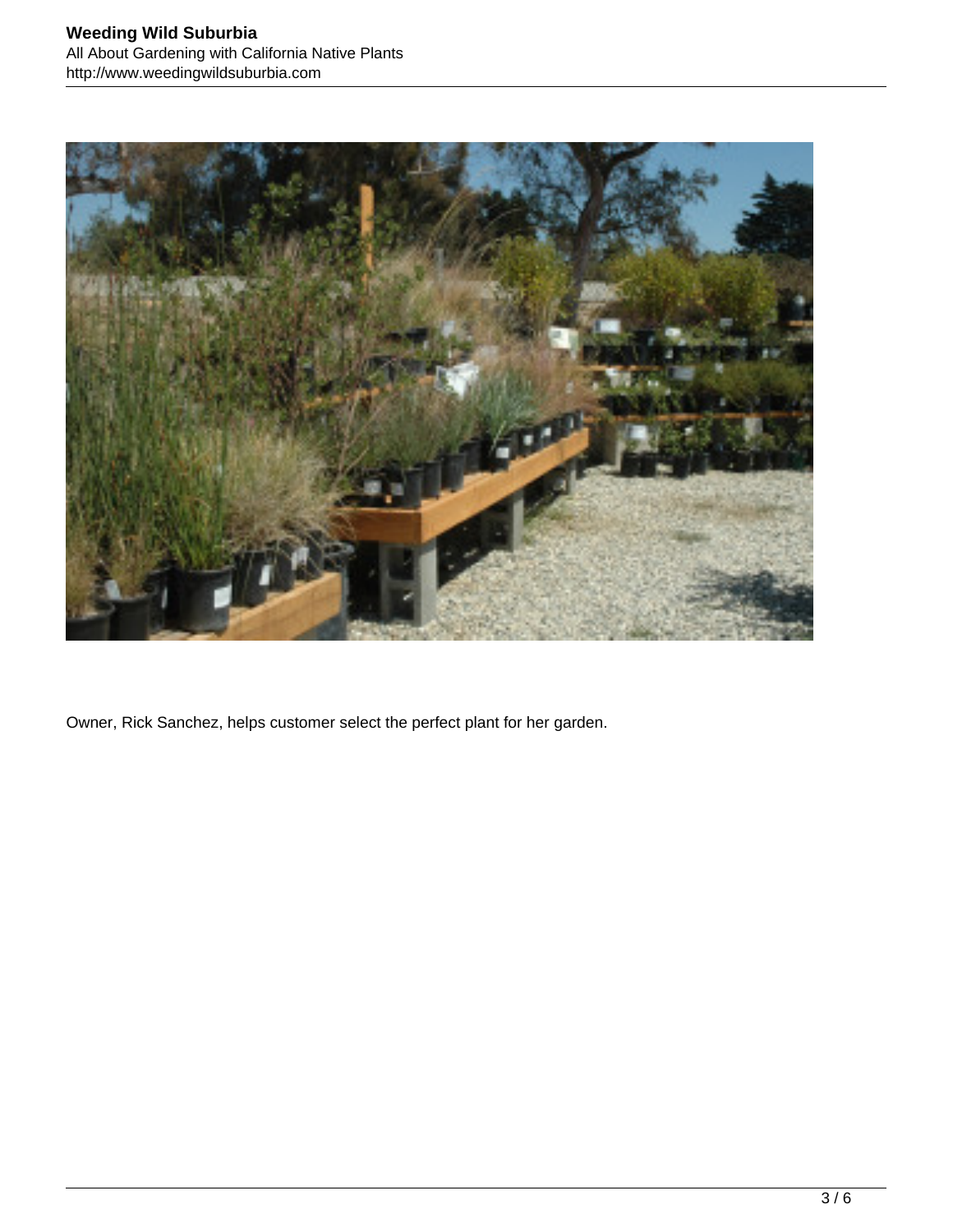

Though I prefer planting in the fall, some of the desert, succulent, and grassy plants can be planted all year, especially in cooler coastal areas.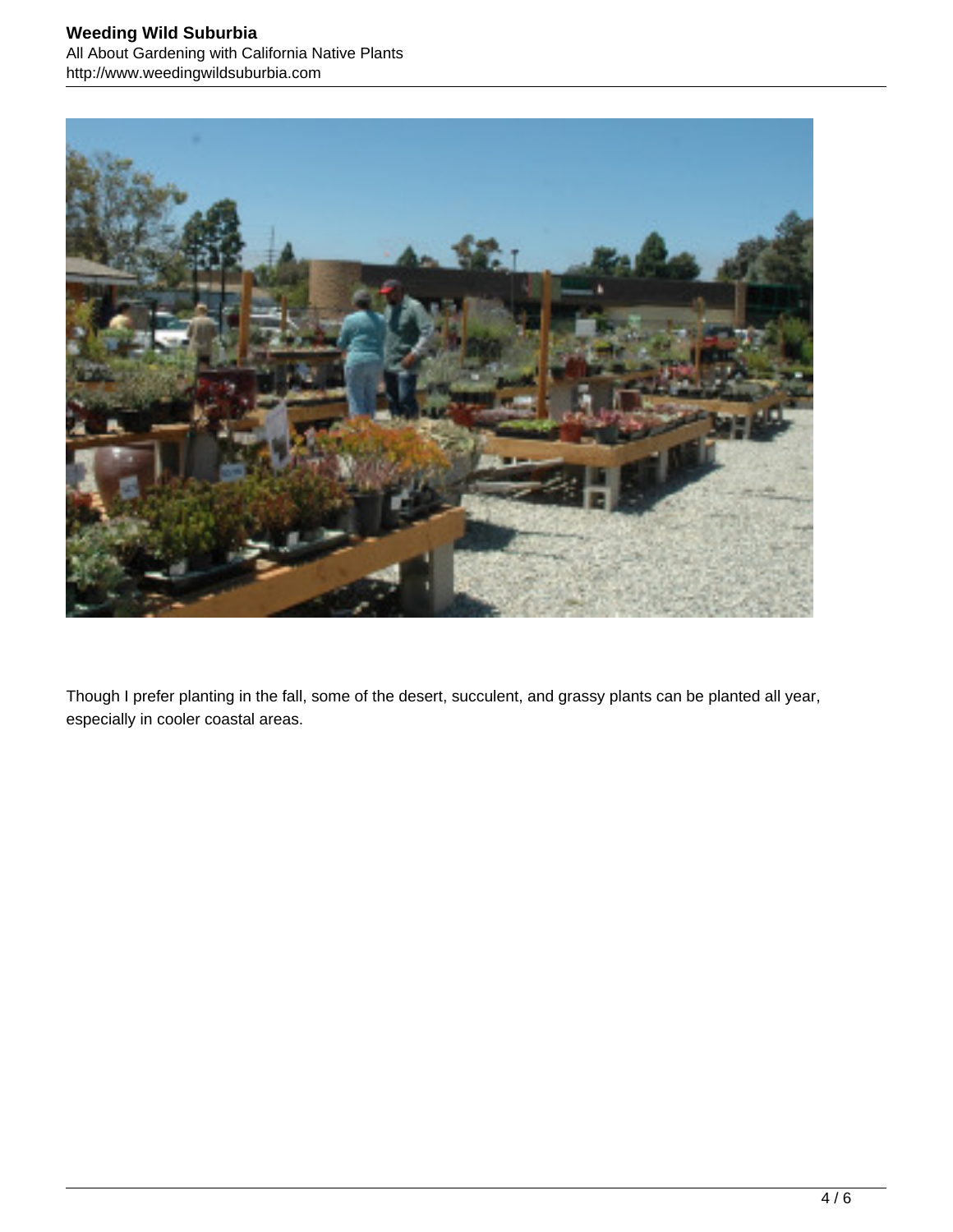

The Margarita BOP penstemons (Penstemon heterophyllus 'Margarita BOP') in my garden have long since completed their bloom period, but these at Nopalito are still showing their colors, along with the red California fuchsias (Epilobium cultivars) behind them.